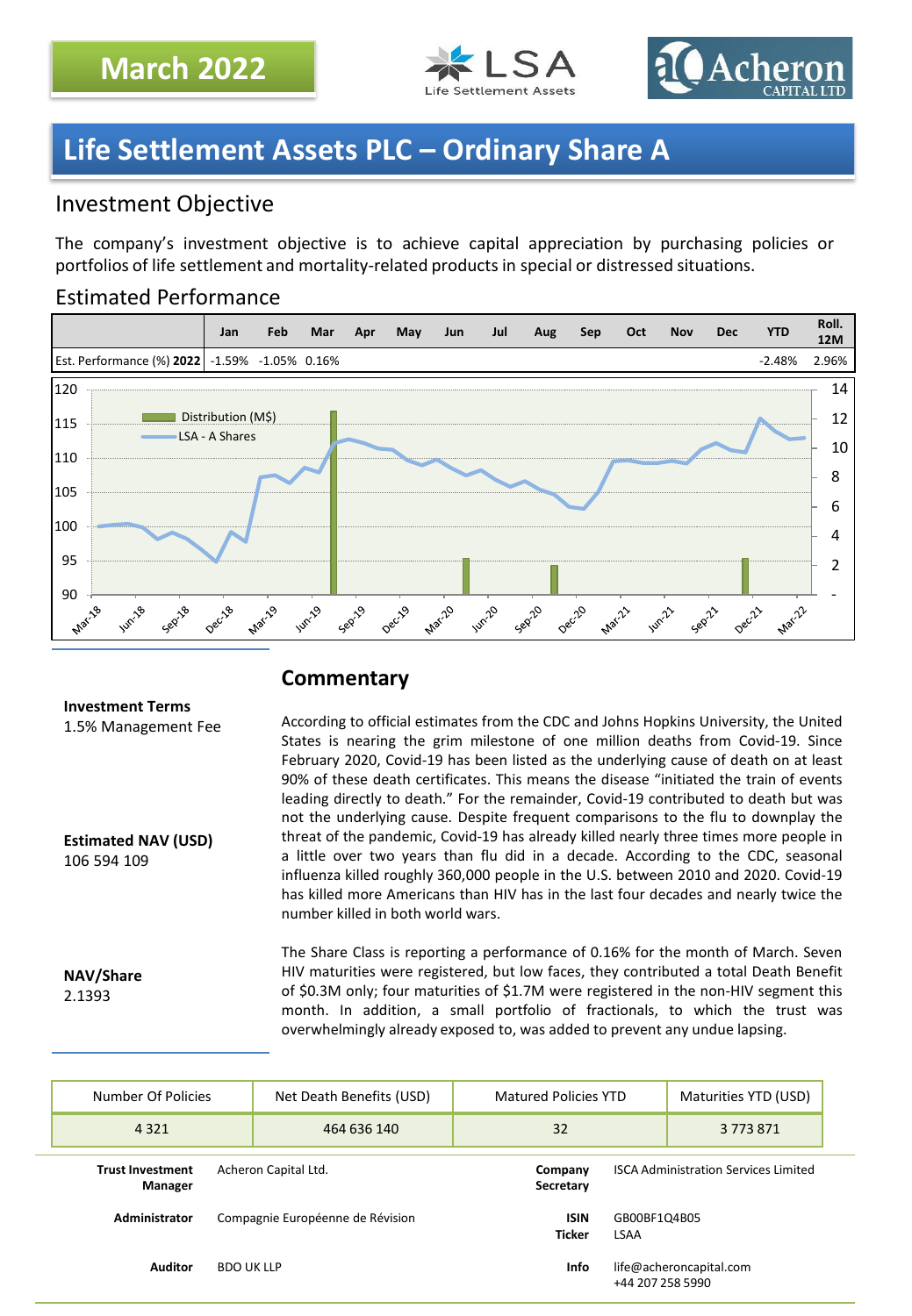## **March 2022**







**Distribution By Gender**



**Distribution by Issue Date(2) (Yrs)**



0%

Number of Policies

**Maturities Since Inception**

Death Benefit



(1)Indicates the available face amount to LSA which is a fractional interest of initial face amount. (2)Distribution by issue dates reflects the time since the life insurance policy was issued. Source of Data: Acheron Capital Ltd unless otherwise stated.

0 200 # of policies

400 600 800 1,000 1,200 1,400 1,600 1,800 2,000 2,200